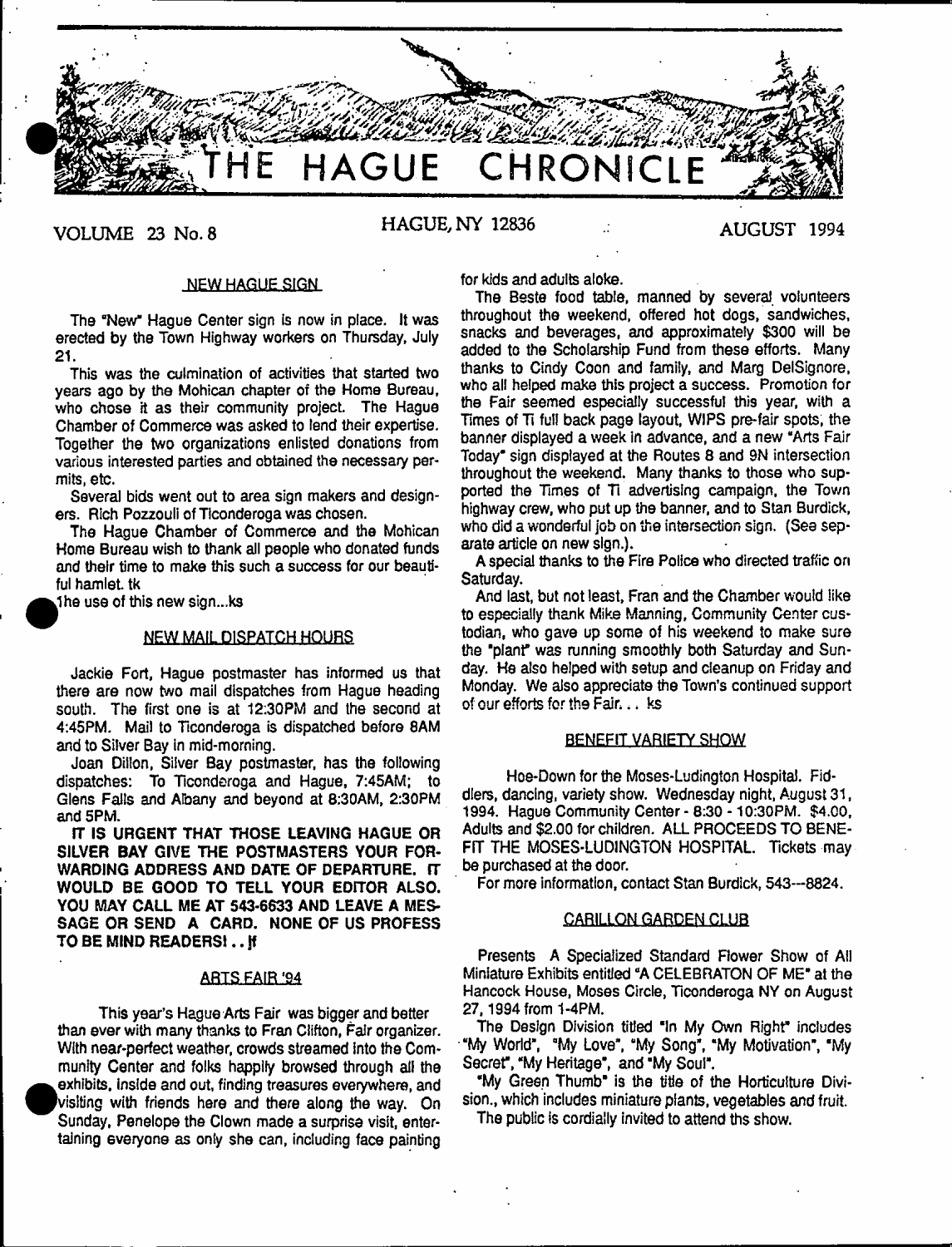# SQUARE DANCE SCHOOL HELD IN HAGUE

Square dance callers from five states and Cnada recently attended a four-day extensive traianing program at the Community Center in Hague. The event is conducted each July by caller-coach Stan Burdick of Silver Bay, NY.

Titled the Northern New York Caller School, it consisted of 24 hours of formal Instruction on the art of callign square dances. Sevcallers, partners and helpers from Quebeck, NY, NJ, PA, OH, NH, and CT too part.

A similar program will be conducted in 1995 from July 5- 8. For information, call Stan or Cathie Burdick at 518-543- 8824.

Ed: Stan calls for square dancing every Wednesday during July and August in the Community Center. Come join the fun. Any age is welcome.

### WOMEN HELPING WOMEN

On August 8 Dick Zack of Glens Falls presented a wonderfully informative program on "What to do until 911 gets there." He also passed on the potential lie saving information that the medication in nitroglycerine is on the outside of the pill. Therefore, if the medication is not kept in a cushioned container, It may become ineffective. He further told of a town in the Seattle area where everyone took a CPR course - an 80% drop in fatalities resulted. As a result of this program, we hope to offer a CPR course to Hague residents in the near future. How about it, Hague can we give that town in Washington State some competition?

It could be you - your daughter, your Mom, your best friendl Come Monday, September 12, 7PM to the Hague Community Center, meet Camille Frasier and learn some things you didn't know about breast cancer as well as the important services offered in the Cancer Treatment Center at Glens Falls Hospital. Camille Frasier is a Nurse Educator who works with breast cancer patients and their families providing education and support.

Camille Frasier RN, FS, OCN, is a graduate of Adirondack Community College and SUNY, Albany. She is certified in oncology nursing and has been employed at Glens Falls Hospital for the past six years.

Women Helping Women is a group of women who meet informally the second Monday of each month with guest speakers covering topics concerned with women's well being - physical, emotional, social and intellectual. . .VJDB

#### CHAMBER QF COMMERCE NEWS

Naturally most chamber members are quite busy during this season, but we would like to note a couple of things, since we were absent last month.

During their meeting in June, members elected a new president, David Martucci, who will be taking the helm in September, after Sal Santanieilo steps down after several years as president. Many thanks to Sal for his continued involvement, and we wish David the best in his new position.

The New York State B.A.S.S. Federation's "Opener" tournament in June went well, and the members made a donation of over \$200 to the Beste Scholarship Fund this year.

Many thanks to all those organizations and individuals who have donated to the new Hague welcome sign. It was a long time In coming, but it is surely a "welcome" site along the brook.

Special thanks to Laura Meade, who, in conjunction with Silver Bay Association, organized the free recital of the Silver Bay String Quartet et al on Monday, August 15 at the Silver Bay Assn. auditorium. We hope you could attend.

See you in September! . . ks

# HAGUE VOLUNTEER FIRE DEPARTMENT

As this is being written, the Hague firefighters have been very busy at a house fire. Our deepest sympathy to those who have lost their home. Ourhas off to those who answered the earty morning call.

In July the. Fire Department personnel answered 5 fire calls, accounting for 69 man hours.

AmbutAnce 740 racked up 318 miles, and ambulance 741 - 264 miels, for a total of 11 runs, involving 78 man hours.

Three of our volunteers have finished the course in the Essentials of Firemanship. They are Lu Megow, Dmien Geiser and Ken Gragoon.

Two new EMTs have completed training: they are Jim Carpenter and Art Andrea and Lu Megow has been recertified as a Critical Care Technician.

The Fire Department gives hearty thanks to Joyce Monroe, who,for severalyears, has state managed all sorts of fun raising dinners, lunches and breakfasts, and who worked early and late to acco. We appreciate your evry effort, Joyce... ewa

# **HVFD RUMMAGE SALE**

Well, the ladies involved in this fund raising effort are not exactly tireless, but they pretend to be, and the sale goes on and on. All items of clothing have been reduced to 10 cents per item - other items are priced accoriding to the cashier's whim of the moment. The old town hall is open on Mondays, Wednesdays and Fridays and Saturdays from 9AM to 3PM, with eveming hours 6PM to 8PM on Fridays and Saturdays. The last Saturday of each month is "Bag Day". We will give you a bag and you can fill it for \$1.00 - one of the best bargains in the north country! ..ewa

#### THIS AND THAT SALE

The Church of the Cross in Ticonderoga is having a This and That Sale on Thursday, Aug 18 beginning at 9AM at the church on Champlain Ave., Ticonderoga.

*'Ih m is a Big difference Between free speech and cheap talk.*

8/94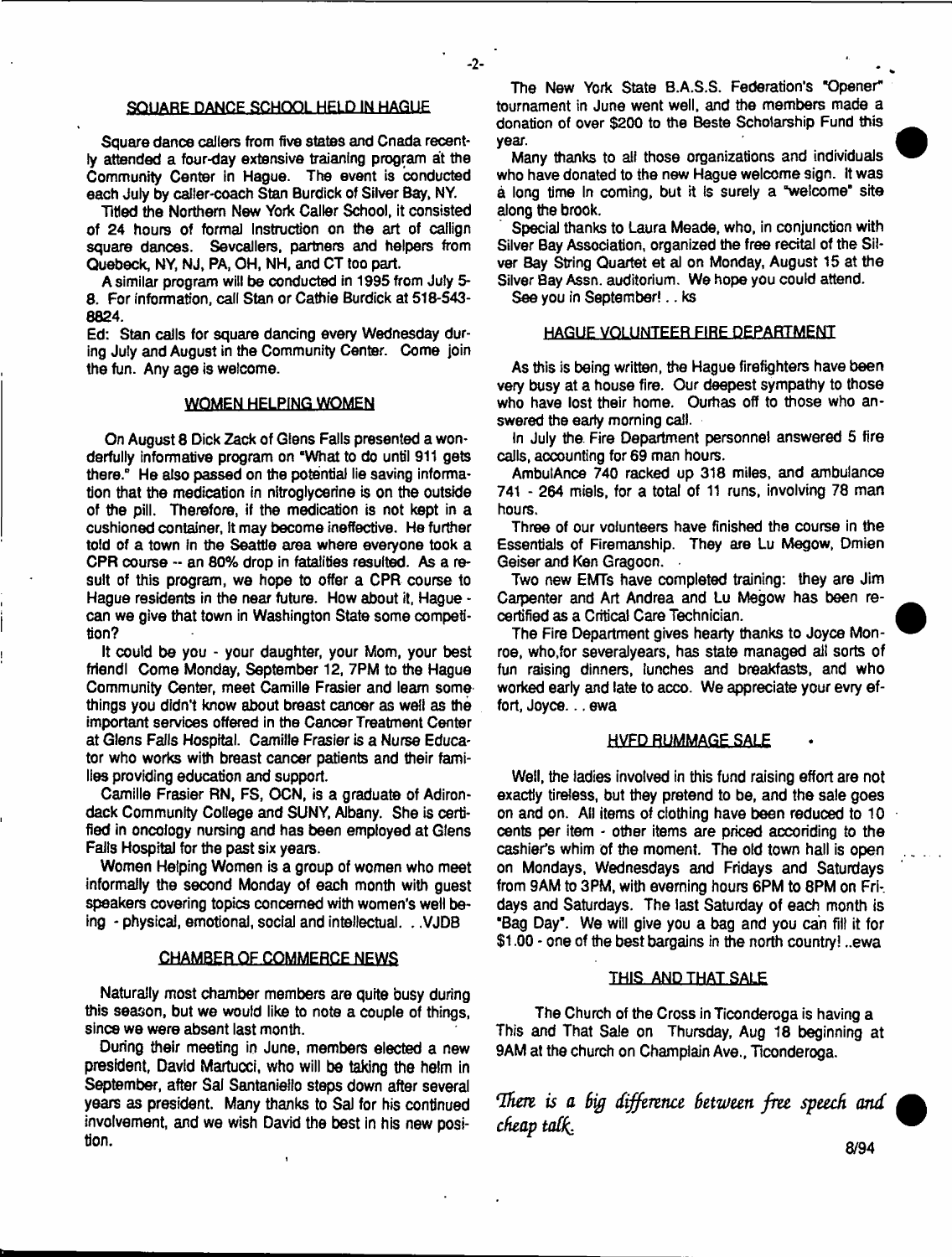#### TOWN BOARD. MEETING - 7/19/94

 $-3-$ 

The regular town board meeting scheduled for July 12 was postponed to the 19th because the supervisor was out of town. John Wertine, County Treasurer appeared and described the process of claiming county sales tax receipts for highway and county uses. We will be receiving payments in Apr, Jul, Oct, and Jan.

The board was thanked for the installation of a pay phone on the outside of the Hague Community Center. The yard lights are being put back into service and low voltage unit will be installed.

The Ti Board of Education was given permission to hold a meeting in Hague on Nov 16 at 7:30PM.

Hague will receive a State revenue sharing payment of \$3,458 on Sep 15,1994.

A \$10,000 grant to set up a stormwater management plan was awarded by the L.G.P.C.

Approval to hire a forestry consultant to advise the town on logging its properties.

Supervisor will appoint a committee to review the rules and regulations for the use of the town's facilities, particularly the Community Center.

The Board accepted the resignation of Richard Felbusch from ZBA for personal reasons.

A grant will be submitted by Aug 22,1994 for 50% capitalization of project costs for environmental revitalization program relating to waterfront and landfill.

The testing required by the DEC on the leak in the town's old tank at the garage is proceeding.

The old town hall was upgraded and office spaoe was provided for Dr. Ranpali Fernando. She will use the office rent free but will pay utility bills through Dec 1994. Currently office hours are scheduled for 7-9PM Tuesdays and Thursdays (except first Tuesday of each month). An open house was held Thursday, Jul 14, which was well attended.

Bottled water will be provided at the Community Center and old town hall until further notice.

Costs for the tipping fee at the bum station were discussed and an attempt will be made to negotiate a lower fee this winter. Reimbursement for landfill closure costs are being applied for, if we decide to proceed in that directon.

The summer youth swim program at Hague Beach (nonswimmers) and Silver Bay Association (swimmers) is in progress.

A late bus for after school activities is still under discussion with Dr. Collins and attempts are being made to find funding for such a bus.

Plans for the Arts Fair at Hague Community Center on August 6 and 7 are progressing with a waiting list for exhibitors.

It is estimated that 1/3 more usage of the park is being experienced, but things are running smoothly. The Garden Club was acknowledged for its flower plantings and Mike Mannis is doing a fine job on maintaining the park, cemetery and Community Center building. The life cemetery and Community Center building. guards at the beach were also commended..

It was determined by the Board that no further payments will be made to Moses Ludington Hospital until a detrmination is made that it is legal to do so and that Ticonderoga has resumed its payments.

Discussion was held regarding the lease of property (23,000 yards of material) from Dykstra for sand/gravel removal. The need for obtaining a permit and eventual replanting of site was discussed.

Resolution 16 accepted - the Warren County Rabies Plan.

Resolution 17 was passed accepting the loan of a grand piano for four years from Carol Brown. Such piano will be placed in the Community Center and will be available for use under controlled conditions.

Resolutions 18 and 19 accepted - the revised assessments on Harrison and Lawrence properties, with no tax refunds due.

Hague received a year's extension on the reclamation plan and is waiting for the State to-approve its plan. Hague wiii try for reclamation of one acre in the fail.. .ES

# ZONING BOARD QF\_APPEALS

The regular meeting of the ZBA was held on July 28, 1994. A public hearing was held on the Lazarus property (66-01-13) at Sabbath Day Pt. Shoreline Setback area variance - deck. Only one letter was received approving the project - none against.

At the regular meeting following the public hearing, the board voted to approve adding a deck to connect the two existing buildings, with modifications.

A long discussion was held on the Maiaro (20-1 -35) Marine Storage on Decker Hill Rd. The board interpreted the zoning regulation for the Planning Board. A public hearing on the project is scheduled for August 25 at 7PM.

It was announced that all members of all town boards are, covered by the town insurance.. .djh

# TOWN BOARD MEETING 8/9/94

Linda Coffin's was the one dissenting vote when a motion was made to join the rest of Warren County's towns and villages in taking our sates tax revenues. She felt we could possibly end up paying higher county taxes later on.

In other business:  $\cdot$  1) It is always nice to receive a thank you and Barbara Bryant Taylor expressed her family's pleasure at being able to enjoy all Hague has to offer\*2) Supervisor Belden had inquired about available bargains we might use from the Plattsburg Base. We can be put on the list but shouldn't expect much. \*3) Request to hook up a system so the residents can hear more dearly at meetings. \*4) Our SmaJ) Cities block grant was not received, but the good news is *we* are highest on the list at 75% for interest free loans for reclamation.

•5) Dr. Fernando's contract is legal for anyone questioning same, \*6) Cable Television has \$40,432 growth operating funds with \$1,000 to be used for extension in Hague. Cont. on page 4 - Town Board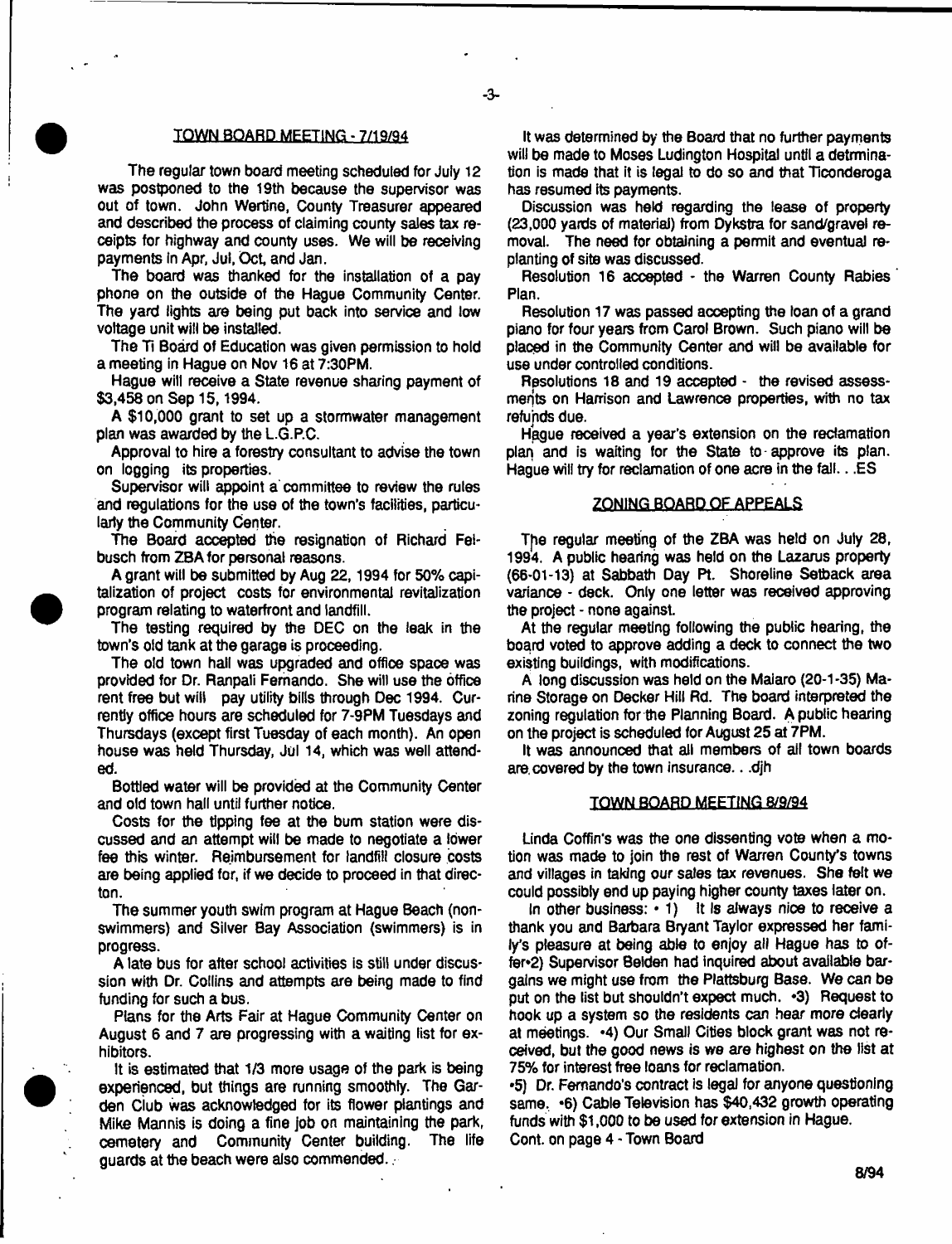Town Board - cont. from page 3

•7) Our summer youth programs were very successful thanks to the swimming programs at Silver Bay and the Boating Safety led by Caro) and Martin Brown at the Town Center.

•8) The Park Committee is still looking for another member. Applications available at the Community Center.

Though the launch fees are off, the landfill is making up for it with the sale of bags(\$3,923.50) and C&D (\$5,548.45) IDA is being asked for a smaller fee for burning.

Two lights have been purchased and will.be Installed to light the darker sections of the Community Center parking lot.

The magazine recycling bin (when it is in Hague) will be at the landfill from now on - NOT at the Community Center.

A container for cardboard will be placed in Silver Bay for use of businesses in that area... gl

# PLANNING BOARD - 8/4/94

A public hearing has been scheduled for Maiaro's boat storage project on Decker Hill Rd. for the Aug. 25 meeting at 7PM. No recommendation was made to 2BA..

A site visit to Christmas Associates (41-1-3777) near Jabe's Pond left questions unanswered. They are asking for a 17 site major subdivision and have not yet presented a complete application.

A letter has gone out to Van DeVeer (9N) stating he is in violation of our ordinance that covers multiple dwelling renovations and his parking area... gl

# Nl MQ PLANS RATE INCREASE

There will be a hearing on a major increase for NiMo at the Moriah Central School on Plank Road, Port Henry on August 18 at 7PM.

# TIPS FOR TENANTS

1. In winter, keep the thermostat set two to four degrees below what you are used to (at least 68F during the day and 60F at night).

2. When away from your home in winter for more than several days, lower the thermostat to at least 55F.

3. Keep return heating air grills and warm air ducts dean. Dust and lint can keep a room from receiving sufficient heat.

4. If registers are adjustable, direct warm ajr lows across the floor. Air deflectors may also be used for this purpose. Remember that warm air rises and coo! air falls.

5. Don't go in and out of exterior doors needlessly. Frequent opening and closing of doors wastes heat and money.

6. If radiators are near cold walls, a sheet of aluminum foil between the wail and the radiator will reflect heat back into the room that would otherwise be lost.

7. Dust on radiators or baseboard units act as insulation and wastes heat...dust or vacuum these surfaces frequently.

8. Do not block off registers or radiators with draperies or curtains, furniture or other obstructions.

9. Thermostats for heating and air conditioning should not be subject to drafts or to heat from lamps, televisions, etc. **10.** With a cooling system, keep the home at the minimum comfort level. Each degree cooler than **76F** uses substantially more energy.

**11.** At night,raise the air conditioner's thermostat by several degrees and while away, turn off the air conditioner..

12. Make sure all sun-exposed windows have draperies. Let the sun in on cool days and keep it out on warm days.

**13.** Use fluorescent lamps when possible. The produce mofe light for the same amount of energy and have longer life than incandescent bulbs.

14. Locate lighting equipment carefulty to obtain the best itlumination with a minimum of equipment.

15. Select low wattage bulbs for decorative and protective lighting and higher wattage bulbs for tasks such as reading, sewing, etc.

16. Keep lamps clean to assure a maximum light. Dirty lamps and fixtures can significantly reduce light output

**17.** If a lamp has a three-way bulb,use a lower setting when watching television and when using background lighting, and a higher setting for tasks such as reading, sewing, etc... Niagara Mohawk Saving Power

# ENERGY SAVINGS ACTION PLAN

- Turn down water hater thermostat
- Fill tub with hot water only enough to clean people.
- Wash full loads of laundry in cold water.
- Install water-saving aerators on all faucets.
- Rjnse dishes in a pan, not under running water.
- Control the temperature setting on your refrigerator and use "Energy Saver" switch.
- Upplug your second refrigerator.
- Use the smallest cooking appliance.
- Cpok whole meals at one time.
- Use energy-saving dishwasher drying cycle. Run only full loads.

• Replace incandescents with energy-saving compact fluorescents.

- •Turn off fights when you're not using them.
- Use task lighting whenever possible
- Take advantage of available natural light.



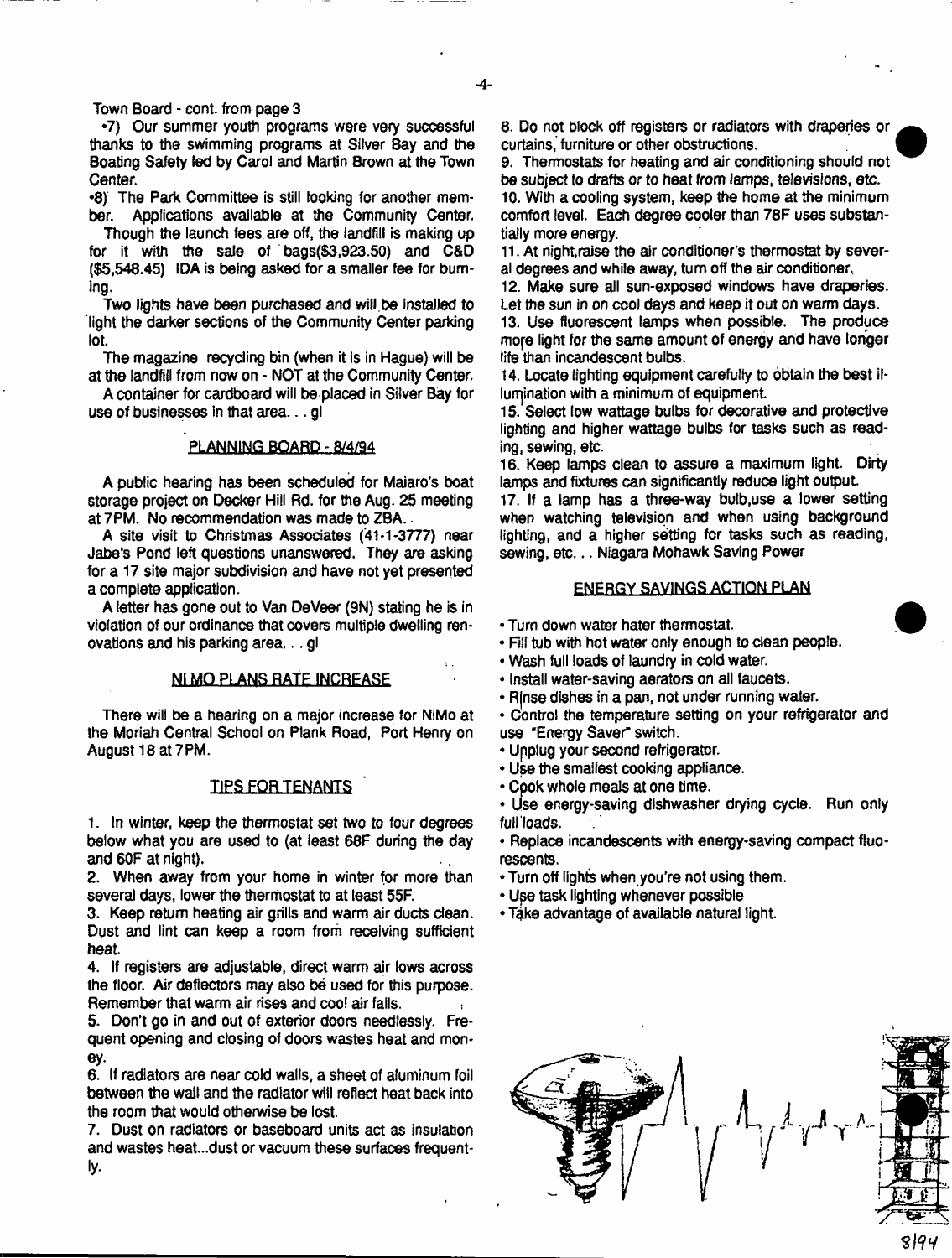#### WARREN COUNTY COUNCIL SENIOR PICNIC

The annual picnic of the Warren County Council of Senior Citizens will be held on Sep 7 (rain date Thurs. Sep 8). All seniors are invited to attend. Serving will start at noon, although you may arrive much earlier if you wish. (There will be coffee and doughnuts for the early birds). The picnic will be held at the State picnic area on the Beach Rd in Lake George. Menu is grilled chicken, corn on the cob, rolls, butter, chips, watermelon, tea and coffee. There will be canisters to acoept donations, and the suggested donation is \$1.50, but NO ONE will be denied a meal because of inability to pay. Because the Office for the Aging needs to know how many will be coming, please register to attend this by phoning 543-6161 (the Hague Community Center) before Aug 25. Two winners of the 30-30-40 raffle will be announced. . . ewa

# NATURE NEWS

Laura Meade

Do you know a youngster, age 12-14 years who enjoys the out-of-doors and learning about nature? if so, Camp Colby, a DEC Environmental Education Camp located near the Town of Saranac Lake is a great place..

This summer Gregory and David Fitzgerald, sons of Mike and Barbara Fitzgerald, Hague, attended Camp Colby, each for a week.

Greg, who will be a 7th grader, fortunately received a New York State Campership because of a cancellation by a student who was unable to attend. Dave, an 8th grader, was sponsored by the Carillon Garden Club. Both boys said in unison, "We had a wonderful time!"

Activities for first year-campers such as Greg included 1) a game to identify trees by leaf shape (using a guide book): 2) a bog walk where they saw wifdflowers such as purple loosestrife, pitcher plant and rose pogonia and animals such as three baby mink eating fish and 3) identifying birds such as loons, hermit thrush and broad-winged hawk. Dave, a second year camper, was allowed to select whether he preferred mountain climbing, walks in the woods or a canoe trip as the focus of his week's activities. He chose mountain climbing in the High Peaks. First, his group of two counselors and campers went up Giant Mt and camped overnight at the base f Roaring Brook Fails near Keene Valfey. The next day they scaled Noonmark, a rugged knob near the Ausable Club. Two days later they climbed St. Regis Mt near Paul Smith's. They also visited the sewage treatment plant near Saranac Lake Village.

Other DEC camps include Camp DeBruce in the southern Catskills, Camp Rushford in western NY and Rogers Ecology Workshop (for 15-17 year olds) in Central NY. This year all DEC camps were filled to capacity.

♦\*++\* \*'\*♦♦\*\*\* \*\*\*\*\*\*\*

*You're not hard of hearing - you're hard of listening.* 

*4*

#### BAGELS. ANYONE?

A new business has opened in Hague. The Lakeside Bagel Shop, owned by the Windle family officially opened its doors to the public on Wednesday, Jul 27. "We first visited Hague a few years back and it was then that the idea of a bagel shop in Hague came to us", said Brian Windle, a Suffem native. "As far back as I can remember, I've enjoyed hot bagels from the bakery on my street in Suffern. I wanted to provide the residents of and visitors to Hague with the same experience."

Located on Rt. 8, just north of the 9N and 8 intersection, this beautifully refurbished shop tempts the visitor with a variety of bagels, frozen yogurt, ice cream, cheesecakes and 20 varieties of coffee beans, plus espresso, cappuccino and cafe lait. A New York style deli offers a targe selection of cold cuts, and delicious salads. Future plans include gourmet pizza.

The Windle family: Bert, Alison, Valerie and Brian are excited about their new venture and are gratified by the overwhelming response of their customers. If you haven't visited the Lakeside Bagel Shop yet, you will be pleasantly surprised by this sparkling and brightly lit shop. It reminds one of a quaint gourmet shop one expects to find in Newport, Rl, Mystic, CT or Woodstock, VT.... RM

# WATRQUS HOUSES IN HAGUE

"Chipwick" now owned by Mrs. William O'Brien, daughter of Dr. Tyler Dennett. The first owner was Dr. Robert Wier. I believe that Mrs. Watrous designed the original cottage. It had one of the large semi-circular porches characteristic of a number of her houses. The first house burned many years ago and was replaced by Dr. Wier. The circularc porch was repeated in thenew cottage.

"Sentinel Pines". Tis is the most striking of all the Watrous houses. Built by Walter Watrous especially for his mother, "Madame Watrous" was later owned by Miss Enid Atden. Latery Robert E. Henry Sr. in 1925 and then by Robert E. Henry Jr. and his three daughters, itr has been bought by Dr. William Brennan.



will be held on Tuesday, August 23 at the Fish and Game Club: Each person planning to attend should plan to bring a dish to share. Please sign up by calling 543- 6161 (Community Center) no later than August 18 so the committee will know how many hamburgers and hot dogs to supply.

NEXT FOOD DISTRIBUTION WILL BE AUGUST 30TH AT THE COMMUNITY CENTER FROM 1-2PM.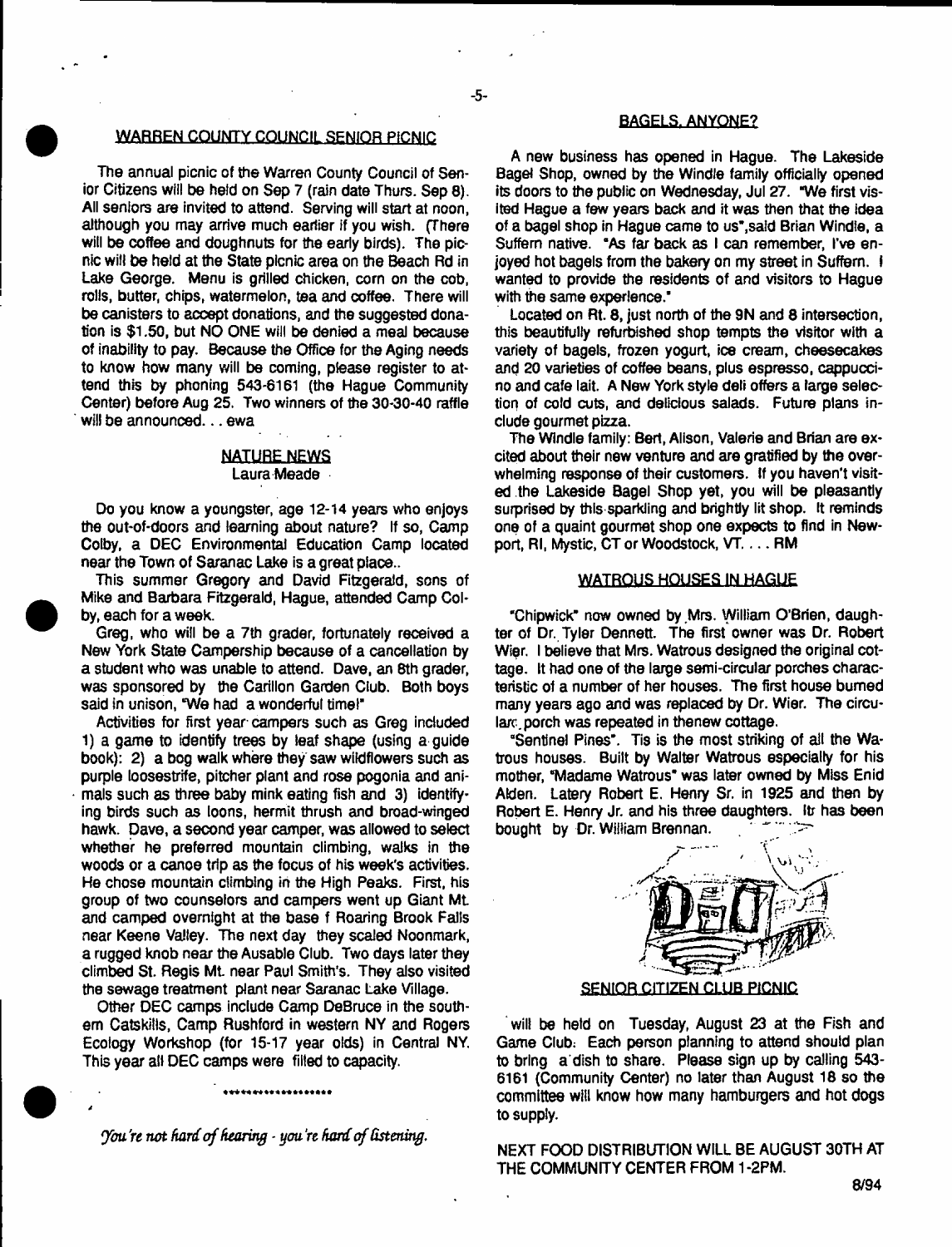#### ANOTHER NEW SIGN

As mentioned in the Arts Fair report, elsewhere in this publication, perhaps many people noticed the very attractive, "Arts Fair Today" sign at the intersection over the weekend of August 6 and 7. The Chamber asked Stan Burdick to put this together for promotion only two weeks before the Fair and we are very pleased with his efforts. The Chamber would like the other organizations In town to know that this "sandwich" sign was made purposely to hang other signs on in the future if necessary. The Arts Fair sign is attached by two hooks, and is easily removed. So - if any other organizations ever have the need to advertise something in town on a temporary basis, contact the Chamber for availability of the use of this new sign...ks

TO: All.residents of Hague, Ticonderoga and Putnam

FROM: The Ad Hoc Committee to protect Northern Lake George.

RE: Illegal mooring of boats off the DEC Rogers Rock Campsite.

Concerned citizens have been requesting our Lake George Park Commission and the DEC to prevent the illegal mooring of boats at the campsite starting with a letter -to Michael P. White, Executive Director of the LGPC in April. 1992. This has been followed by letters to Carl R. DeSantis Sr., Chairman of the LGPC, and communication with the DEC Region 5 Director Mr. Thomas R. Monroe, who recently retired. We have spoken personally and by telephone on at least 8 occasions with H. Gordon Burleigh of Ticonderoga, our regional representative on the LGPC and the Director of'the Law Enforcement Committee and the Lake George Patrol.

We formally petitioned the full LGPC on August 11, 1993 at their meeting and petitioned Mr. Burleigh and the Law Enforcement Committee at their July 1994 meeting.

As of this date NOTHING has been done to stop this illegal mooring (not anchoring). Mr. Mark Lawson, Assemblyman King's aide in Ticonderoga, has personally involved his office with this request and has likewise been ignored.

Hundreds of boats (and even one seaplane) illegally moor here every summer. They use a Mediterranean Moor system as defined in Knight's Modern Seamanship. the nautical bible of the U.S. Navy. They secure their bow to the bottom and their stem to the shore so that the boat is Fixed. This is a mooring, Not an anchoring which is when "it swings to the combined effects of the wind and current." It isn't able to revolve 360° around the anchor. "If for some reason, the anchorage does not afford such an area, the ship must be moored." Definition from Pg. 257 of Modern Seamanship.

The LGPC required registration of moorings form, we pay \$25 for, states "A mooring is each buoy, pennant, flag, anchor, chain or other device which secures one boat offshore.

These campers pay no fee, moor their boats, leave them unattended, and retire to their campsites, not even dose to their boats, for the night or for days on end.

Residents with lakeshore property must PAY for their moorings. No fee is paid for these illegal moorings. A magnificent cement ramp is provided, FREE OF CHARGE for these campers. The boaters should be launched and hauled out when used for the day, NOT moored illegally for weeks.

All local residents who trailer their boats must pay \$6.00 to enter the campsite and tow their boats to the same ramp, launch their boats and Must haul their boats out at the end of the day and leave the Rogers Rock Campsite, trailering their boats. To allow this illegal mooring of boats by campers (over 40% of which are OUT-OF-STATE boats) is absolute discrimination.

The pamphlet of the LGPC for boaters states, "Anchoring and mooring are permitted anytime along State lands BUT BOATS MUST NOT BE SECURED TO SHORE." Mr. Burleigh should be enforcing his regulations.

The DEC letter from the Regional Director to us states, "The campground staff monitors the anchoring procedure and advises campers to stay offshore and anchor not more than one hundred fee from the shoreline. In the future we will advise all camoers not to secure their vessels to the shore." - Dated 7/13/93

We have a local HAGUE ORDINANCE #1 of 19895 that prevents any anchoring of boats S(except for fishing) less than 200 ft from shore. We are requesting that this ordinance be extended to apply from the northern most Hague property line to the Waltonian Islands, south of Hague, not just from the Indian Kettles. The ordinance states "Said regulation be necessitated by the marked increase in anchoring of boats for prolonged periods in this area threatening reservoir of untreated drinking water and water supply systems of the property pwners in this area, etc."

In conclusion we ask you to do the following:

• 1. Call H. Gordon Burleigh, our representative in Ticonderoga and ask him to properly represent us by stopping these illegal moorings. 585-3348 or 585-2202

\*2. Call Mr. Michael White, Executive Director at LGPC - 668-9347 and/or Mr. DeSantis, the chairman of LGPC, to protest their inaction.

\*3. Call Mr. John BeadneU at the Rogers Rock Campsite - 585-6746 and ask him to contact the DEC for proper enforcement

\*4. Contact our Hague Supervisor Dan Belden at 543- 6161 and ask him to revise Hague Ordinance #1 of 1935.

Respectfully submitted, *fst* John C. Glading

# **APQLQGEESiN. ORDER**

The office of The Hague Chronicle was never notified that the magazine recycling bin location had been changed Fortunately I heard just two days ago that it was at the Transfer Station. Unfortunately, today (the 14th) is the last day it will be there. We published the dates and the place as being The Community Center in July issue.

The next dates for collection are October 12 -16. ^ This and all future collections will be at the Transfer Station site. We are sorry for any inconvenience this has caused.

8/94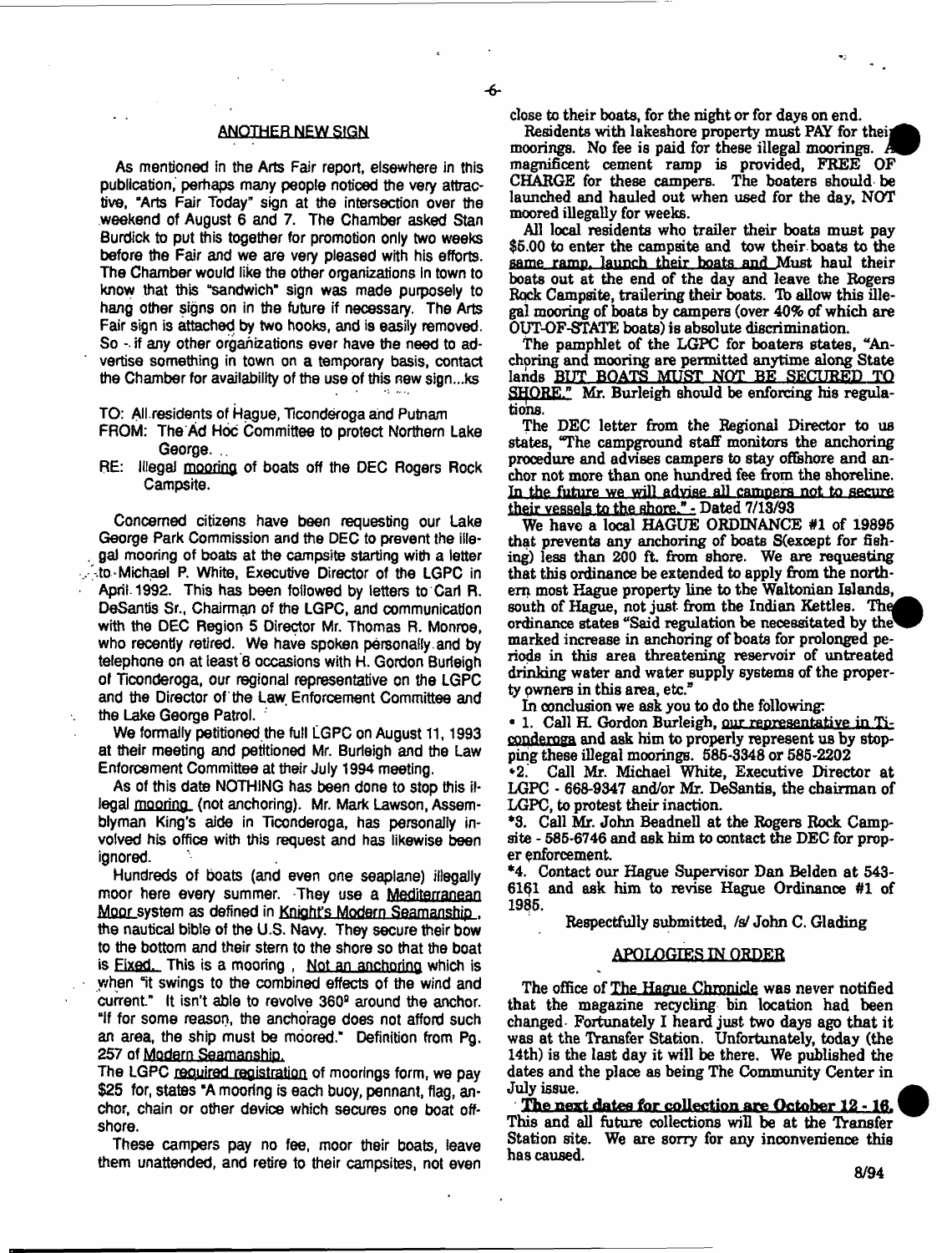# **SOUNDINGS**

- 7-

BORN: A girl, Haille Elisabeth, to Sonnet and Peter Van Patten on Jut 25,1994 in Grand Rapids, Mi. Proud grandparents are Martha and Conant Van Patten, Saratoga Springs and Silver Bay, NY.

BORN: A boy, Kenneth Robert, to Sue and Ken Deragon, Overbrook Road, Hague on August 5, Proud grandparents are Kitty and Richard Zacharenko.

MARRIED - George VanSlckle, son of Rev. Lee and Neltie Van Sickle of Silver Bay, and Stephanie White, daughter of Mr. & Mrs. Hugh David White of Toledo, O. on June 25, 1994. After sailing the Northern Labrador coast, they will reside in Lander, WY.

MARRIED - Michael, son of Mr. & Mrs. James DeLarm, Hague, to Patricia Staepel, Ticonderoga on July 16 at The Church of the Blessed Sacrament in Hague. The reception was held at the DeLarm's home.

MARRIED - Jennifer Lynn Henry, daughter of John R. Henry, P.R. and Geraldine Whitehead, Woodstock, GA , to Maximo Mejias, formerly of Venezuela and now living in Atlanta, GA, on August 7 in GA. Jennifer is the granddaughter of Dottie Henry and has spent most of her summers with her grandparents in Hague.

CONGRATULATIONS TO MR & MRS CLIFFORD DECK-ER who will celebrate their 65th wedding anniversary on August 21. They are life long residents of Hague! They have one daughter, 2 grandchildren and 3 greatgrandchildren.

MARY ANN IDA, Mineville, was the lucky winner of the 3M Scientific Angler fly fishing outfit raffled off by the Hague Fish and Game Club.

# QQRQTHY W. GQQDFELLQW

was the guest author recently at the Silver Bay Association, where she autographed copies of the third edition of Growino Up Wild, the proceeds of which at the Silver Bay Assn. Gift Shop are to go to the maintenance of the String Quartet in residence.

Dorothy is a native of Hague, born here, attended District No. 2 on Split Rock Road, and Ticonderoga High School. For two years she attended the Silver Bay School. She is, as she says, "a true Adirondacker."

Ed: If you haven't read this delightful little book about growing up in Hague, be sure to get yourself a copy before they are sold out. It is a refreshing and interesting selection of incidents about people and places in this area.

*One Lump or Two? During the war, when food was being* rationed a local restaurant had a sign on the wall that sug*gested, Vdease use only one sugar cuBe and stir bfe crazy* -\* *we don't mind the noise.* 

A SPECIAL THANKS to the Silver Bay Property Owners Assoc .for its contribution to the Hague Chronicle. It is sincerely appreciated.

We also thank all the readers of The Hague **Chronicle** for their support and contributions. Without your support, we could not operate. A reminder for those new readers - The Hague Chronicle is an all-volunteer effort of a number of Hague residents who devote a lot of time and energy to the purpose of keeping you informed about what goes on in our town. We need your input and ideas. We are always interested In weddings, births, deaths, graduations, etc. etc. Keep the letters coming!

Admission for Ti High Football and Basketball games will be \$2.00 this year. Middle School and High School students will be offered an opportunity to purchase advance sales tickets in school for 50¢. The advance sales are for students only. If students do not purchase their tickets in advance, they will be required to pay the \$2.00 entry fee at the gate.

Golden Sentinel for Senior Citizens can be obtained at the Superintendent's office at 351 Amherst Ave.

Anyone having special parking needs, please contact Michael Vigliotti at the Ticonderoga Middle School 585- 7442

For further information call 585-6661.

NEW HOURS FOR HAGUE TRANSFER STATION BE-GIN ON SEPTEMBER 11. OPEN SIX DAYS A WEEK (CLOSED WEDNESDAYS) UNTIL OCTOBER 31. TRANSFER STATION HOURS ARE 12 NOON - 5PM

# HANCOCK HOUSE GALLERY

Featured at the Hancock House Gallery from Aug 6-31 are oil paintings by Marion Brundige On September 10 through September 30, Wendy Best will be showing her acrylic paintings and Mary Bowditch, water colors.

The Hancock House Gallery is a unique, small gallery, featuring many local artists from time to time. Located at Moses Circle in Ticonderoga, the gallery was opened in May 1990. It is open from Oct 15 thru May 31 on Wednesdays through Saturday from 10AM to 4PM; from June 3rd to Oct 15, the hours are Monday through Saturday 10AM - 4PM. Don't miss this beautiful building and gallery.

# GRANT APPLICATIONS AVAILABLE

Funds from the NYS Council on the Arts and Warren County are now available for cultural arts programs through the Decentralization Program. Non-profit organizations and municipalities are eligible to apply for grants for cultural programs scheduled for 1995. Application deadline is Oct 7, 1994; grants will be announced in mid-Jan 1995.

The Decentralization Program is administered by the Warren County Board of Supervisors and coordinated by Ann Smoczynski. Further information is available at 798- 1144.